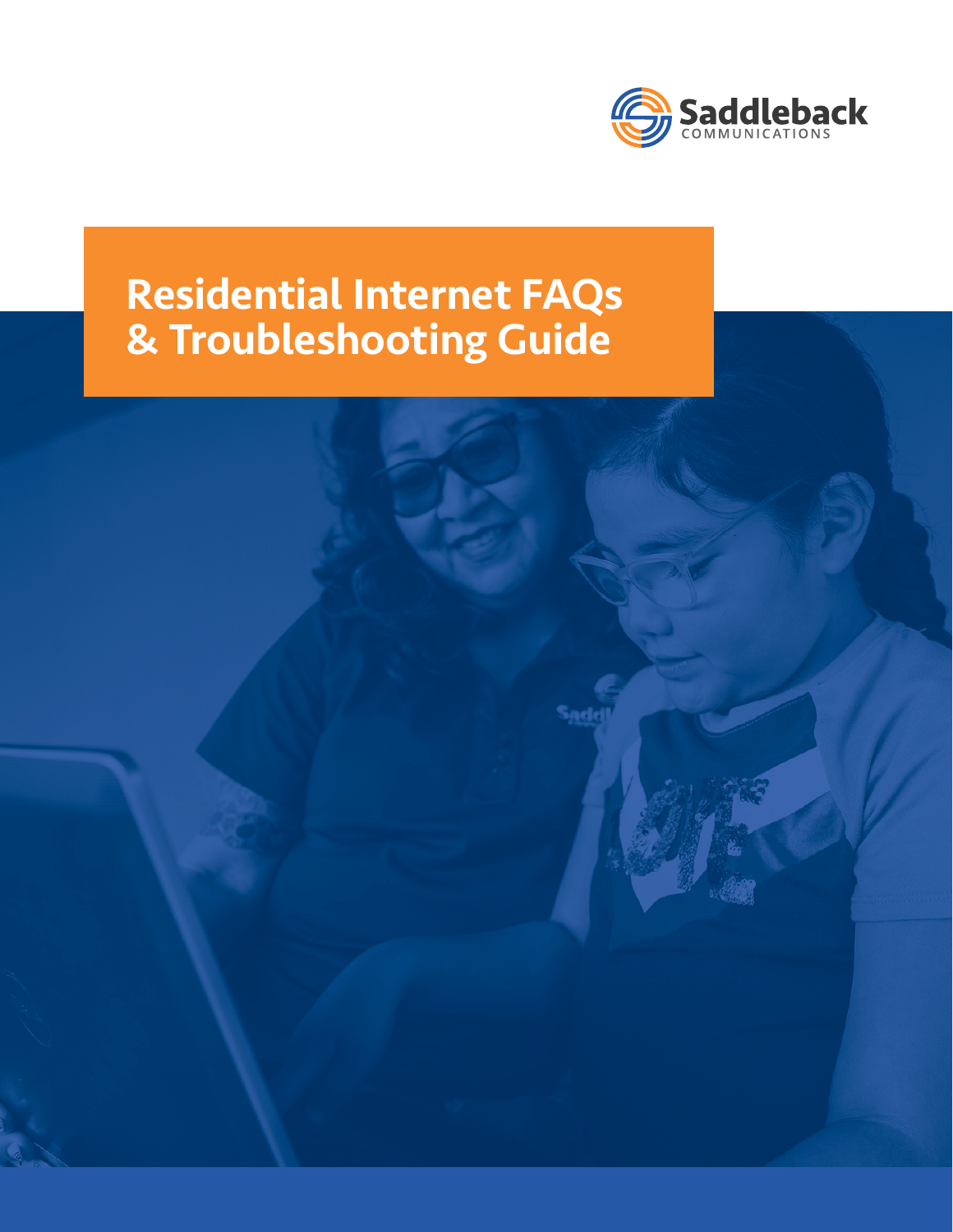

### Table of Contents

Thank you for being a Saddleback Communications residential internet subscriber. Our team works 24/7 to ensure that your connection to the internet is always on. However, if you find that your connection is down or slow, there are a few things you can troubleshoot on your own before reaching out to customer support.

Click on the links below to get information and quick fixes to your specific internet issue.

| How Can I Check My Internet Speed?5                        |  |
|------------------------------------------------------------|--|
|                                                            |  |
|                                                            |  |
| What Is the Difference Between Download and Upload Speed?9 |  |
|                                                            |  |
|                                                            |  |

#### **Questions?**

If you're unable to fix your internet issue, please contact Customer Service by phone at 480.362.7150 or email at **[customerservice@saddlebackcomm.com](mailto:customerservice%40saddlebackcomm.com?subject=)**.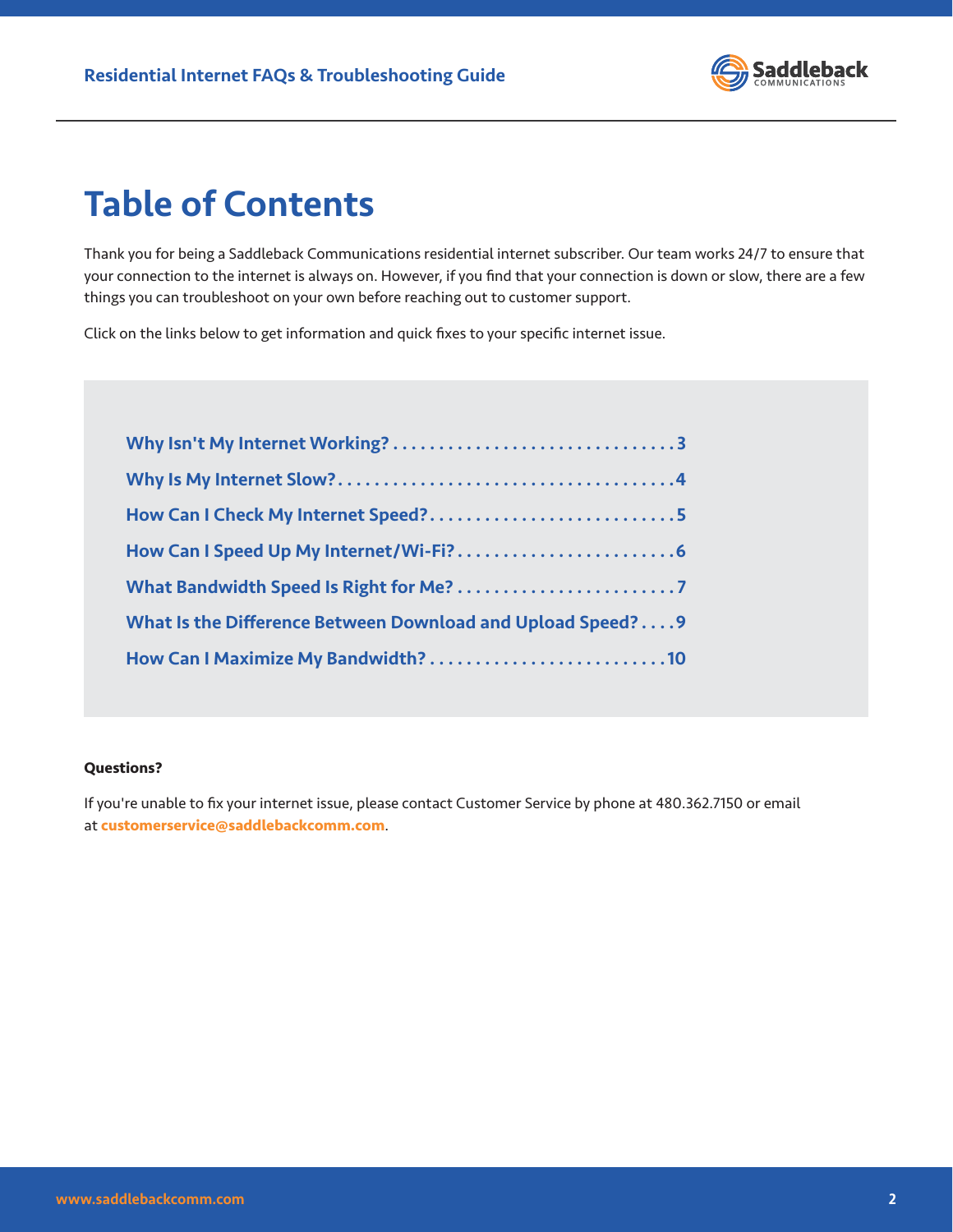

### <span id="page-2-0"></span>Why Isn't My Internet Working?

If your internet isn't working, it may be an issue with the equipment you've connected to the internet. Here are a few things that you can do that may help:

#### **If you are unable to connect to the internet, try these steps:**

- **1. Check cable connections.** If you're using a wired connection, check to make sure the cables are plugged in snugly.
- **2. Check wireless connections.** If you're using a wireless connection, check to ensure that your computer's wireless networking feature is turned on. There's a button somewhere near the keyboard that toggles the wireless networking on/off on some notebooks. If you accidentally press that button, your wireless turns off. Look for the wireless icon in the notification area. If it has a red X on it, the wireless networking is turned off on the device.
- **3. Power-cycle the modem and/or router.** Unplug the power cord from the back of your modem and/or router. Check to make sure all the lights on the device are off. Wait one full minute. Plug the power cord back into the device(s). Wait for the internet light or main status light to turn green.
- **4. Try reconnecting to the internet.**

If connecting on a wireless device, remember to check Wi-Fi light status on your modem and/or router

- **No color/off:** Wireless is off.
- **Flickering green:** Wireless is on and data is being transmitted.
- **Solid green:** Wireless is on but no data is being transmitted.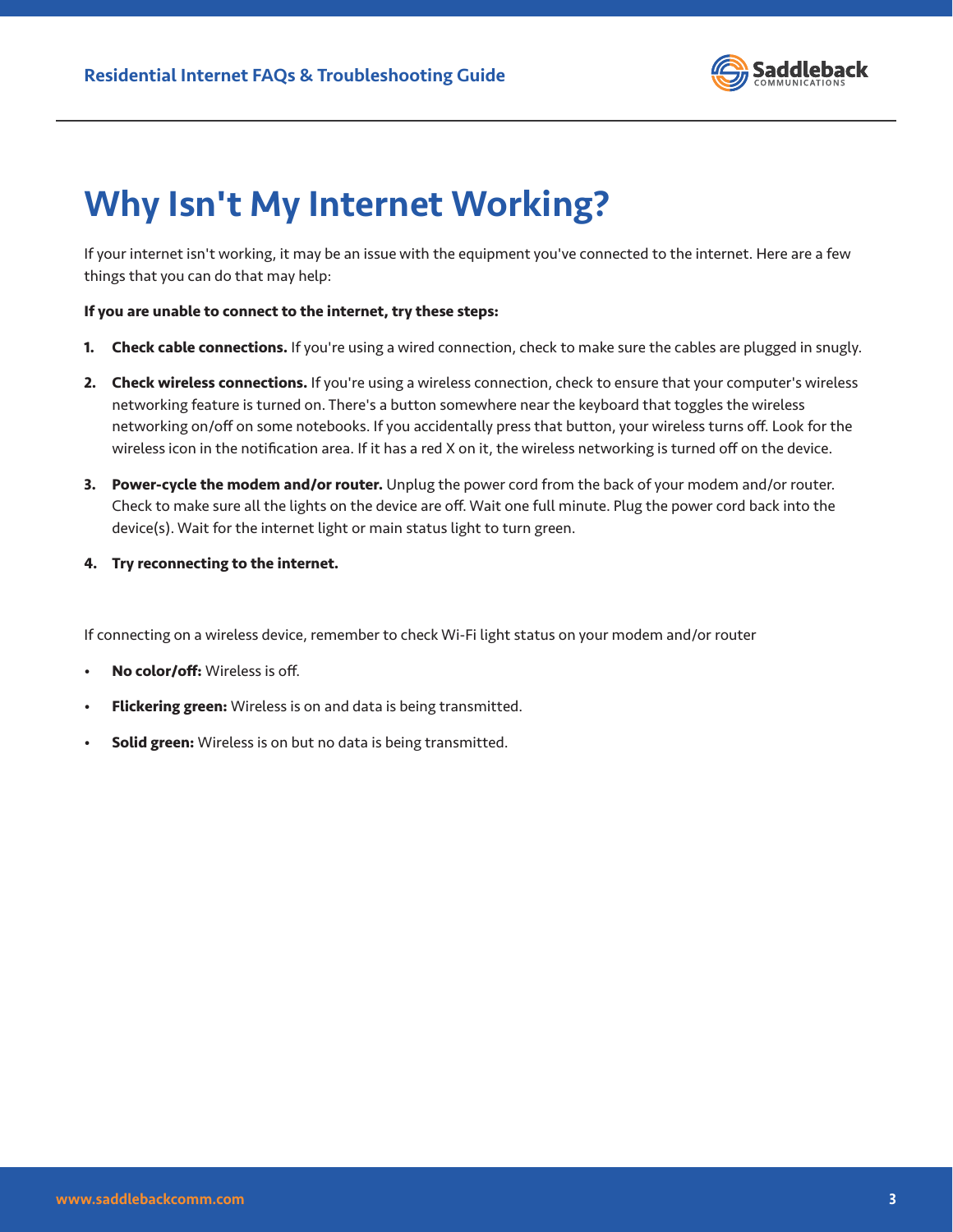

### <span id="page-3-0"></span>Why Is My Internet Slow?

If your internet is running more slowly than usual, it may be a temporary bottleneck in the internet that will resolve itself in a few minutes or hours. However, it may be an issue with the equipment you've connected to the internet. Here are a few things that you can do that may help:

- **1. Restart your computer.**
- **2. Power-cycle the modem and/or router.** Unplug the power cord from the back of your modem and/or router. Check to make sure all the lights on the device are off. Wait one full minute. Plug the power cord back into the device(s). Wait for the internet light or main status light to turn green.
- **3. Run diagnostics.** Right-click the networking icon in the notification area and choose Troubleshoot Problems. Then follow the prompts to walk through a Windows Network Diagnostics utility, which will ask you questions about your problem and try various fixes.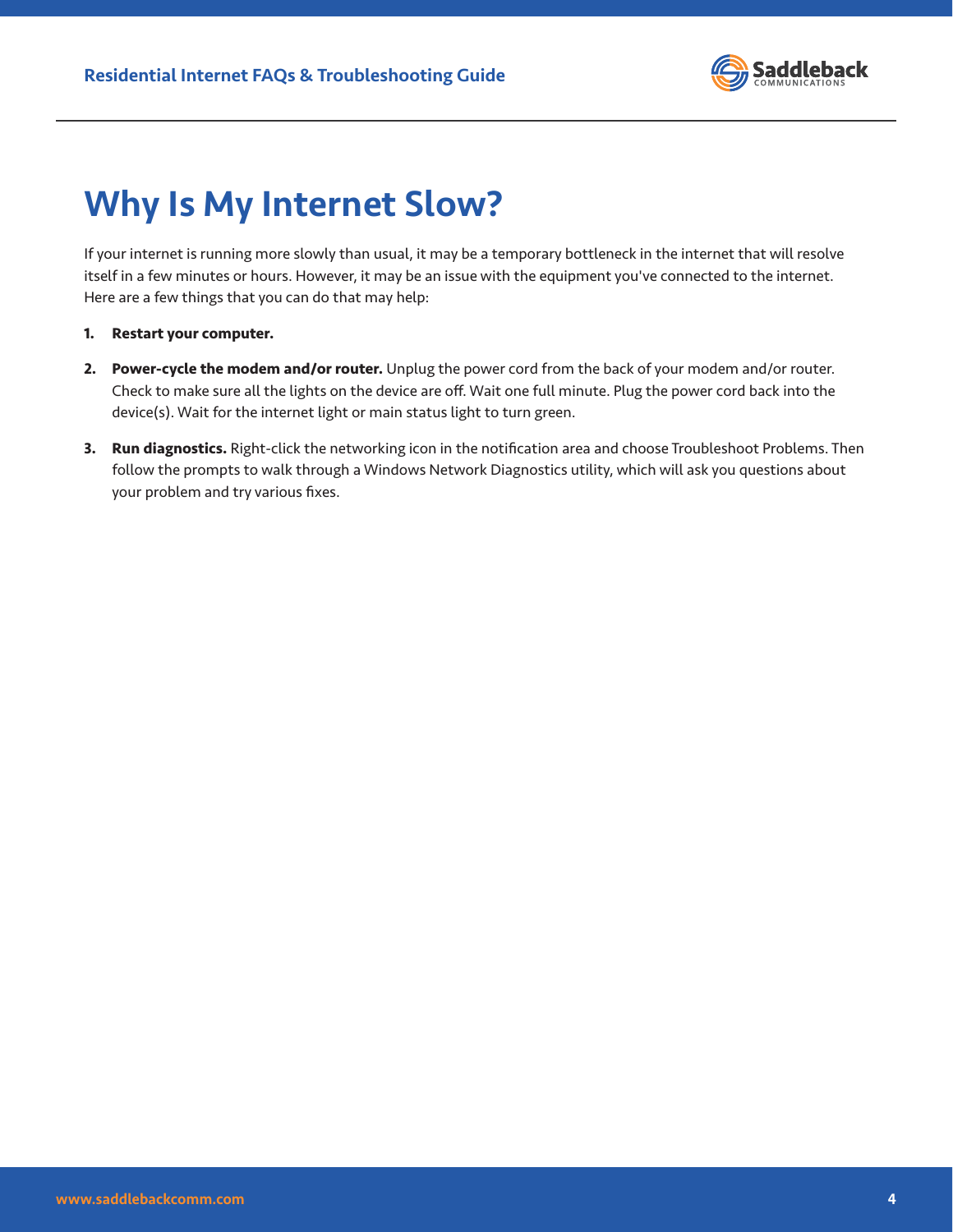

### <span id="page-4-0"></span>How Can I Check My Internet Speed?

If you'd like to check your internet speed, simply click on one of the following third-party links:

- **[SpeedTest](https://www.speedtest.net/)**
- **[Fast.com](https://fast.com/)**
- **[TestMy.net](https://testmy.net/)**

Note: Shutting down anything that accesses the web before running a speed test will ensure you get the most accurate results. We recommend following these steps:

- **1. Close all applications,** including all video/music streaming services, messaging site and browser windows.
- **2. Turn off or unplug other web-connected devices**, including:
	- Computers or laptops
	- Smartphones or tablets
	- Gaming systems (Xbox, PlayStation)
	- Web-enabled cameras or smart home systems
	- DVRs, TVs and video streaming devices like Roku, Apple TV, or Chromecast
	- Routers, VoIP phones, wireless printers
- **3. Connect your computer directly to your modem and/or router through the Ethernet port.** Also, remove any hubs, switches, or routers between your computer and the modem/router. If you don't have an Ethernet connection, you can test over a wireless (Wi-Fi) connection, but the results may be affected.
- **4. Run the speed test.** We recommend running the test a few times to get a more accurate picture of your internet speed.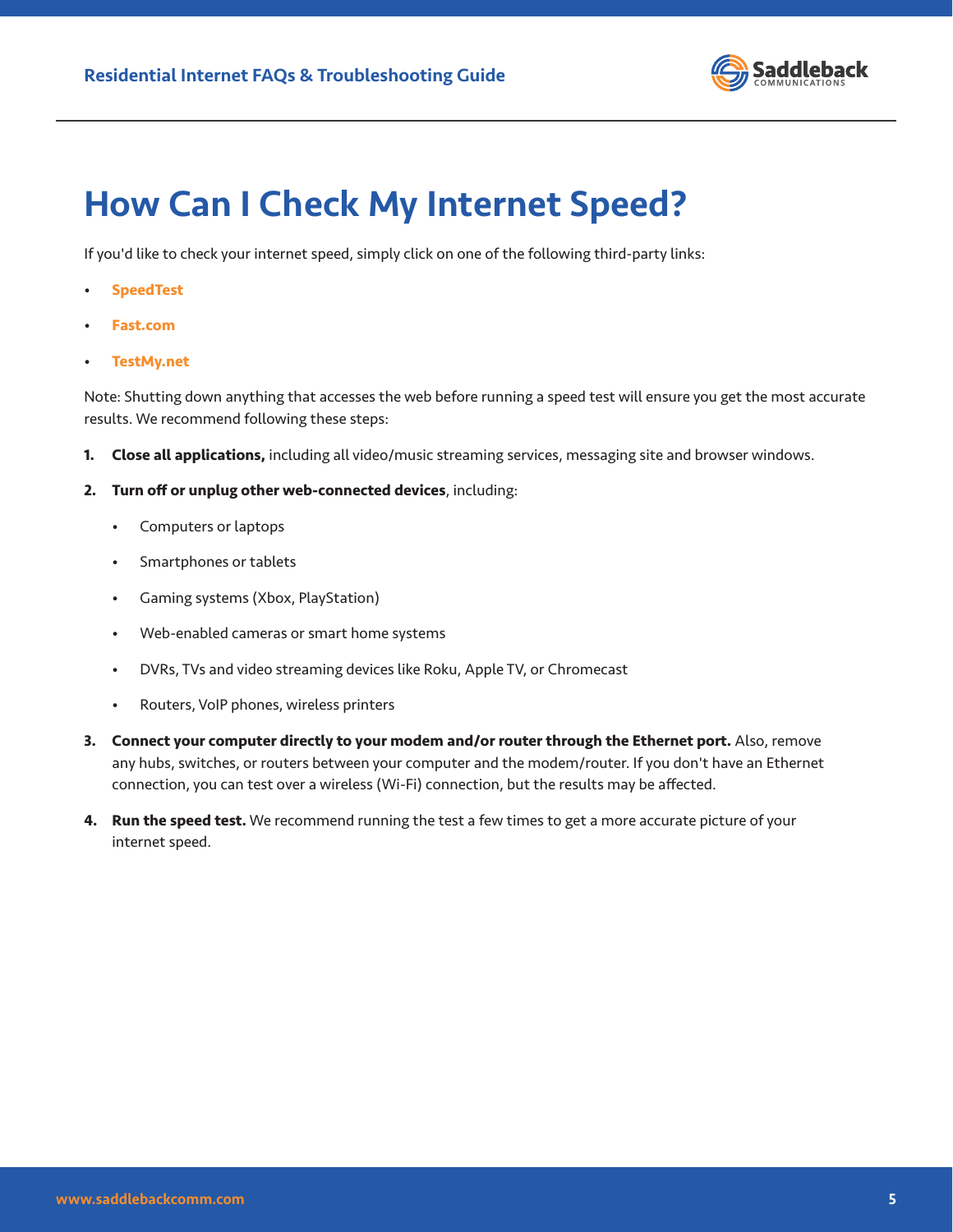

### <span id="page-5-0"></span>How Can I Speed Up My Internet/Wi-Fi?

You often can improve your Internet/Wi-Fi connection speed by checking your wiring, modem and/or router, and devices on your home network. Follow each of the steps below to determine if there's an issue on your end (with your home equipment/setup) or our side needs further attention.

- **1. Restart your modem and/or router.** Simply rebooting can solve many internet problems. Turn off the power for 30 seconds and turn it back on. If you must restart multiple times a day, contact technical support.
- **2. Use a wired connection.** Connecting to a Wi-Fi network always will be slower and less reliable than a wired connection. So, when possible, connect your computer directly to your modem and/or router using an Ethernet cable.
- **3. Disable automatic updates**. Devices often run updates in the background, which can slow down your entire home network.
- **4. Check modem and/or router placement**. Walls and other barriers can impede your Wi-Fi signal. The best place for your modem/router is a central location with as few obstacles as possible between the device and your connected devices. It's also helpful to place your modem and/or router high off the floor and away from metal objects. Appliances, like microwaves, and other electronic devices, like cordless phones, can interfere with your Wi-Fi signal.
- **5. Shut down unused programs and browser windows**. Free up memory and space on your computer by shutting down open programs that you're not using. Similarly, if you have several browser windows or tabs running simultaneously, try closing some of them as this can cause lags or other problems when browsing the internet.
- **6. Update software**. Update your operating systems and internet browsers. It's critical for all your devices' performance and security to install the latest updates.
- **7. Check your browser**. Your browser plays a big part in your internet experience. Make sure yours is updated and running smoothly.
	- **a.** Clear cache, cookies and history, which can slow your browser down. Search your browser's help menu for instructions on "Clearing cache, cookies and history."
	- **b.** If clearing cache doesn't help, you might try resetting your browser to default settings.
	- **c.** Try a different browser. Some browsers are just better at certain things than others. Try a different browser and see if your problem is improved.
- **8. Make sure your devices are healthy**. Scan your computer for malware using security software that is current and up to date. Malware can cause problems with your browser and/or internet connection, making it more challenging to view videos.
- **9. Protect your network with a strong password**. Choose a secure, WPA, or WPA2 compatible password with letters and numbers to protect your personal information and prevent neighbors from using your bandwidth, thus slowing your Wi-Fi speeds.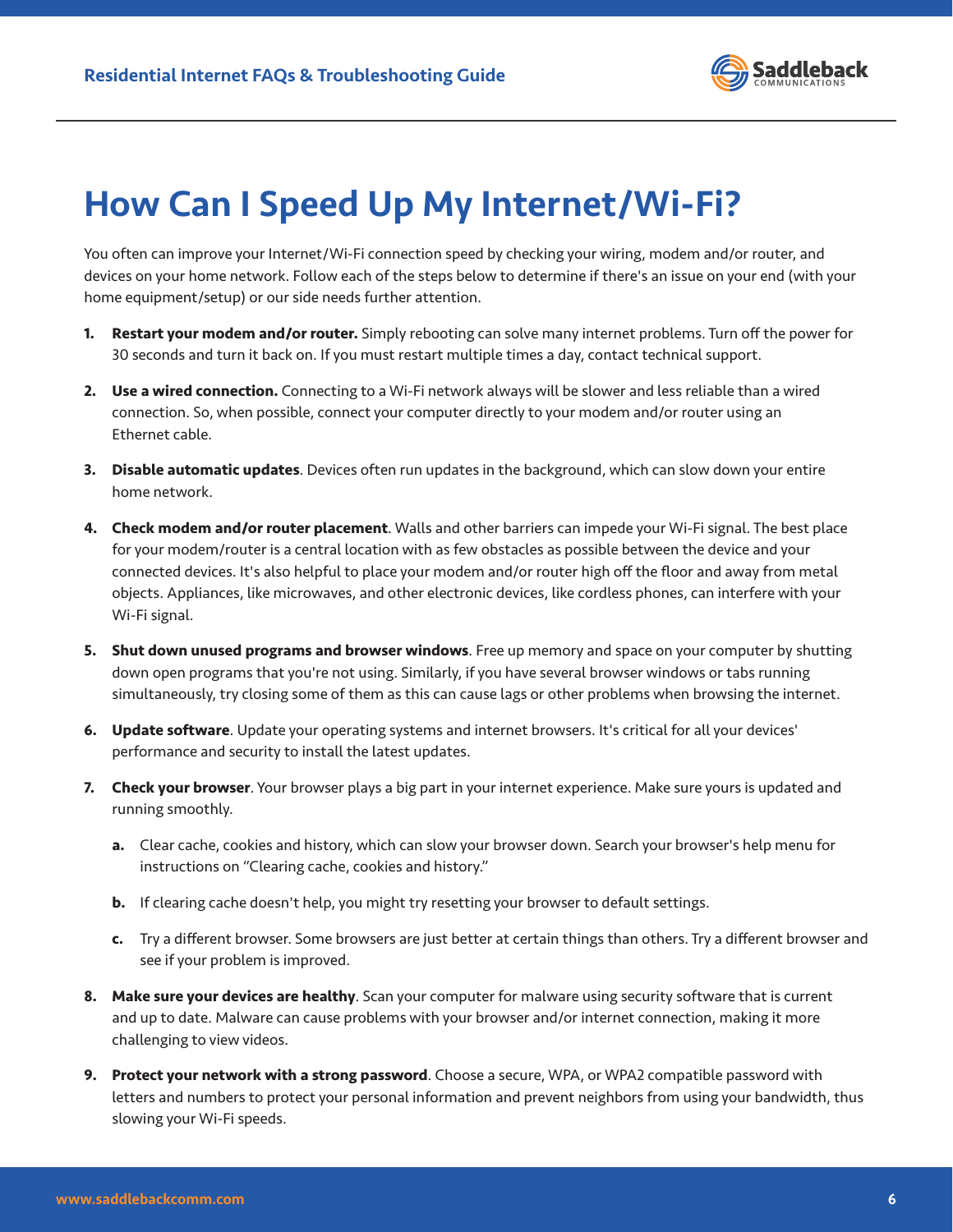

### <span id="page-6-0"></span>What Bandwidth Speed Is Right for Me?

Internet bandwidth refers to the total speed at which data is delivered to your computer or other internet-connected devices. This speed is usually expressed as Megabits per second (Mbps), which is how much information can be downloaded or uploaded in one second. The higher the bandwidth, the faster your connection.

#### **With higher bandwidth, you can engage in online activities like:**

- Downloading music faster
- Browsing the internet more quickly
- Streaming video in full HD

On the other hand, a low-bandwidth connection will result in more extended download and upload times, low video quality and buffering while streaming video or audio.

The best internet speed for you depends on how you use the internet, your household's size and a few other factors.

The Federal Communications Commission (FCC) official speed recommendations for download speeds, summarized below from lowest to highest bandwidth, can give you a good starting point.

| <b>Online Activity</b>                               | <b>Bandwidth Needed</b> |
|------------------------------------------------------|-------------------------|
| Streaming music                                      | 0.5Mbps                 |
| General web browsing, email, social media            | 1Mbps                   |
| HD personal video chat (Skype, FaceTime, Zoom, etc.) | 1.5Mbps                 |
| SD (Standard Definition) video streaming             | 3-4Mbps                 |
| Online gaming (multiplayer)                          | 4Mbps                   |
| HD (High Definition) video streaming                 | 5-8Mbps                 |
| HD video teleconference                              | 6Mbps                   |
| Downloading large files                              | 10Mbps                  |
| Ultra HD, 4K video streaming                         | 25Mbps                  |
| Remote work/learning                                 | Up to 25Mbps            |

The FCC legally defines high-speed internet or "broadband" as an internet connection with a download speed of 25Mbps or higher and an upload speed of 3Mbps or higher.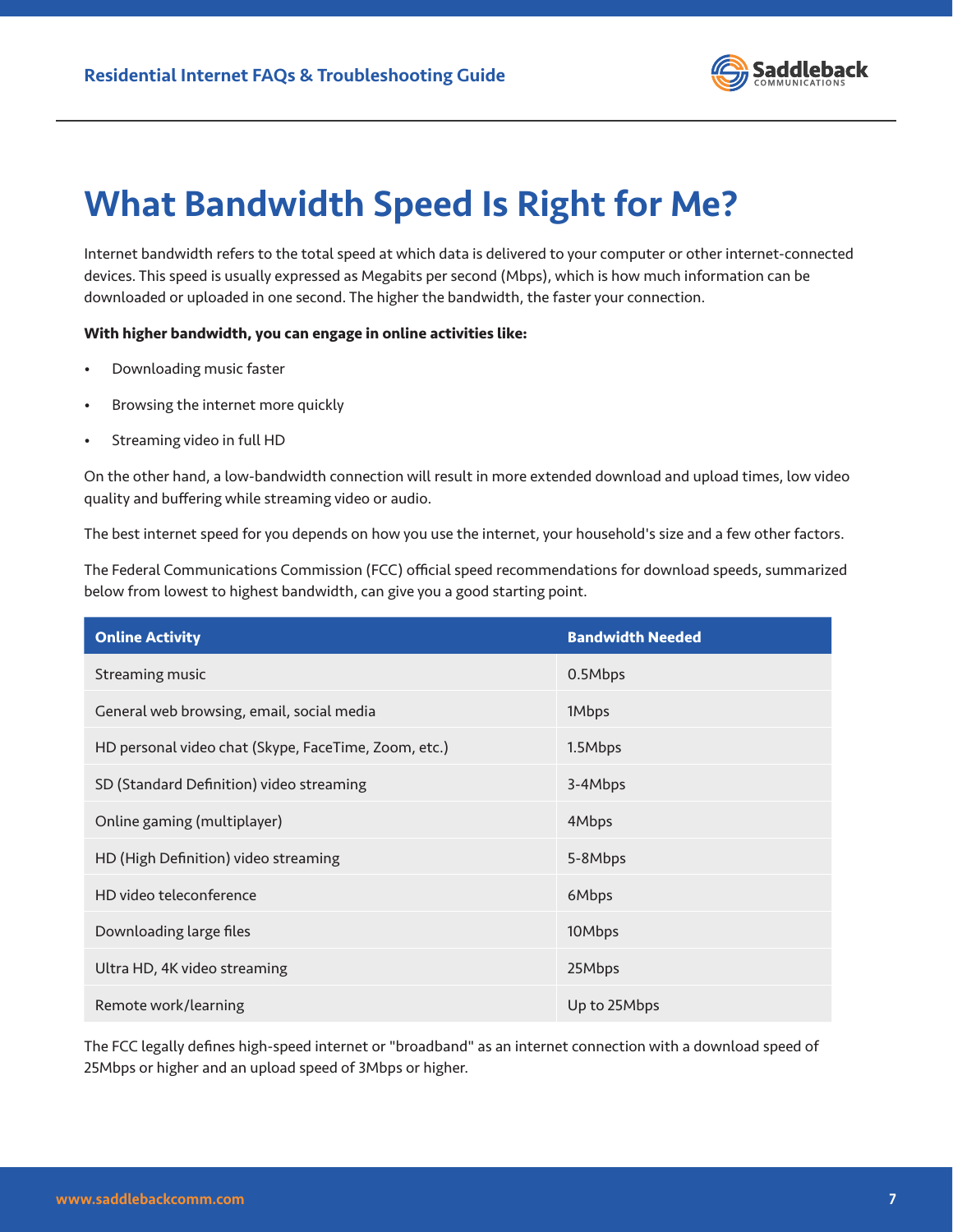

Before choosing an internet speed package, you should consider the maximum bandwidth that your home may use all together at one time.

- If you live alone and are the only person using your internet connection, a standard high-speed connection at 25Mbps is more than enough to do most things.
- If you're part of a larger household with multiple users who stream media, shop, surf, and video chat all at the same time, you'll likely need 50Mbps or even more to handle everyone's needs.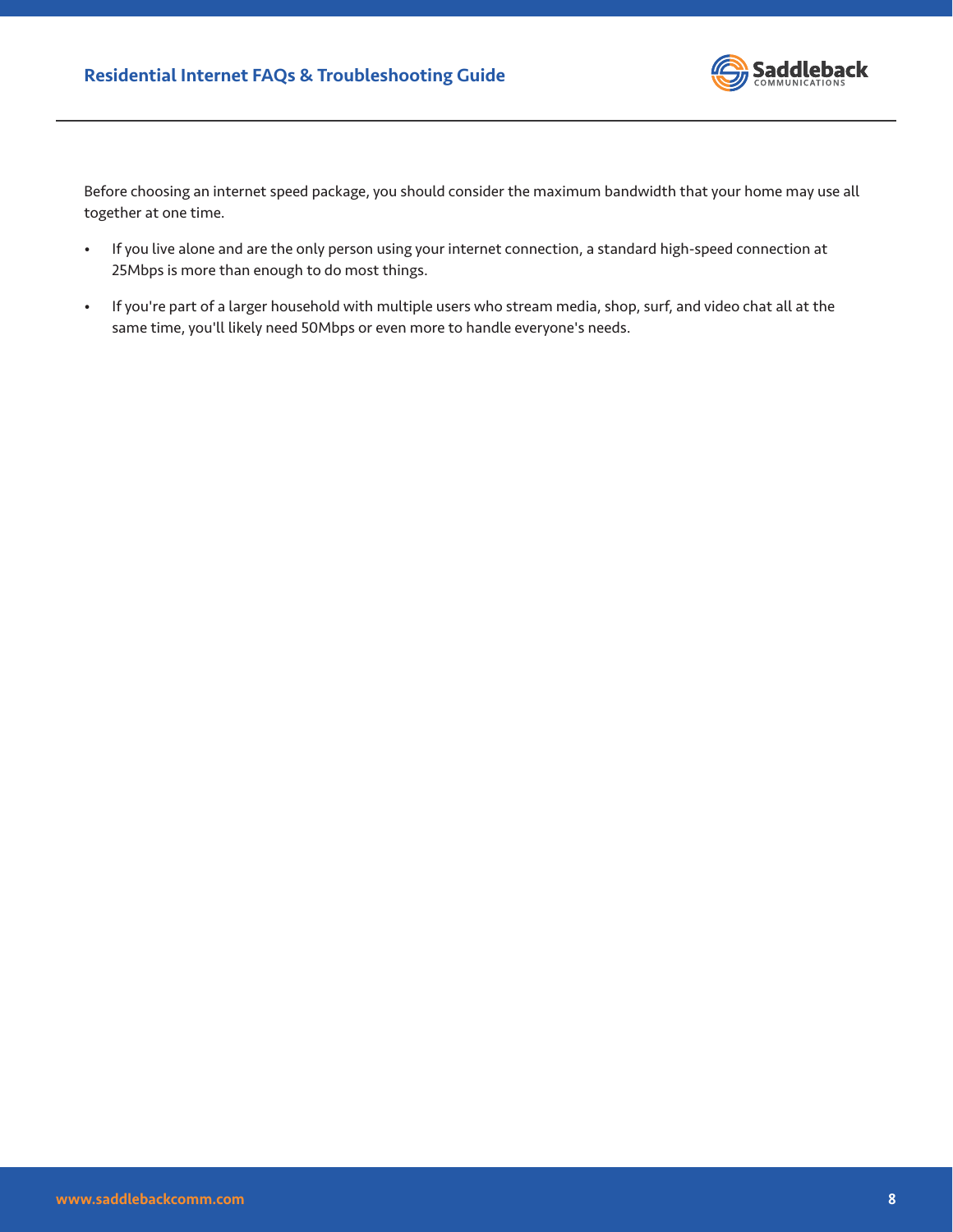

## <span id="page-8-0"></span>What Is the Difference Between Download and Upload Speed?

Before getting a new internet connection, it's helpful to understand the difference between upload and download speed and why it matters.

#### **Download/downstream speed**

- Download speed refers to how quickly your computer or device downloads content. A higher download speed means that you can watch high-quality videos more seamlessly and download large files more quickly.
- Typically, internet connections are presented with the download speed followed by the upload speeds. For example, a 100/10Mbps connection would provide a 100Mbps download speed and a 10Mbps upload speed.

#### **Upload/upstream speed**

- Upload speed refers to how quickly your computer or device can send data (upload) to another internet device. Posting a photo or video to Facebook, for example, will make use of your upload speed.
- Usually, upload speeds are slower than download speeds because most users download more data than they upload.